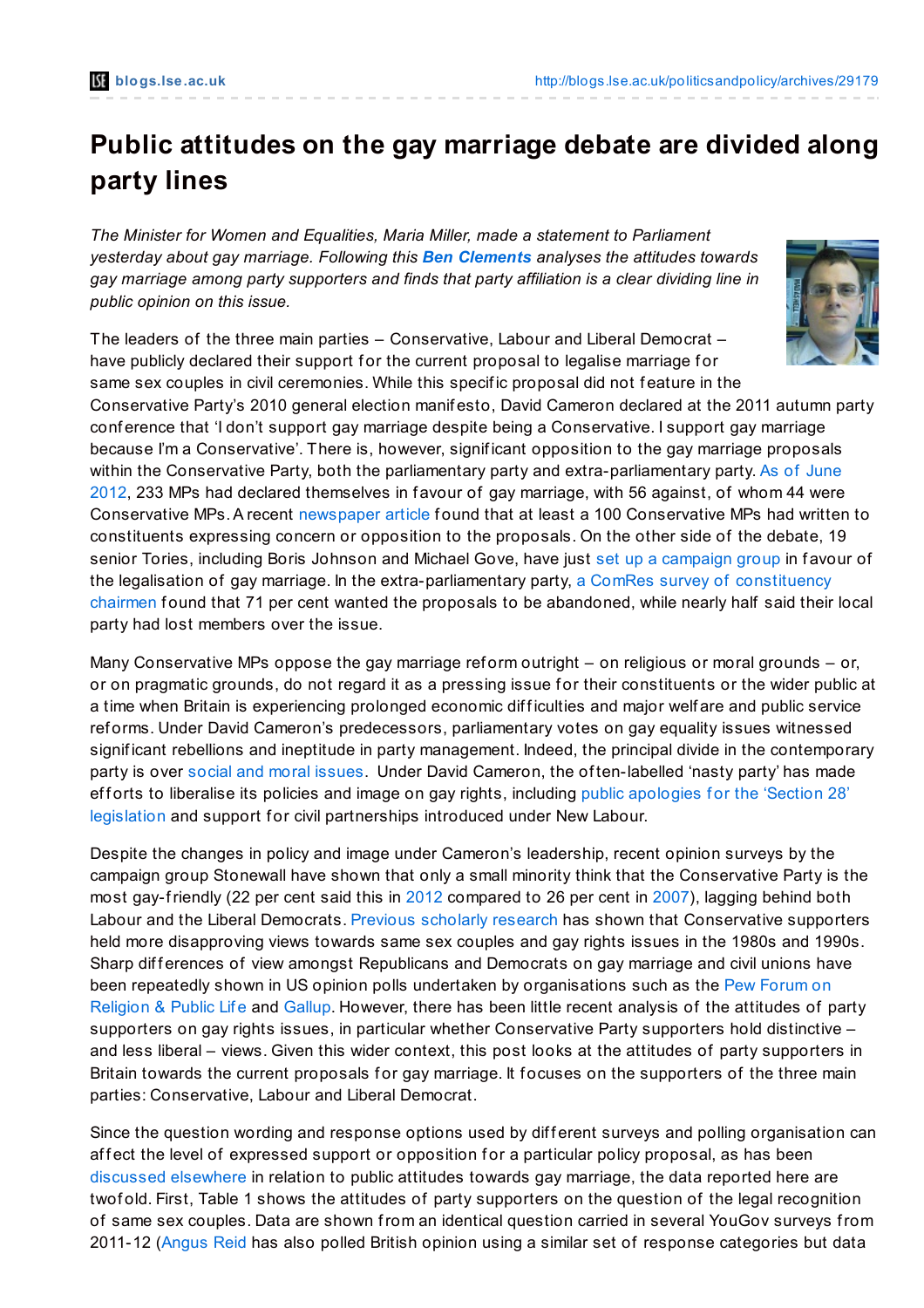are not available by partisanship). This question offered three substantive response options: support for same-sex marriage; support only for civil partnerships; and opposition to legal recognition of same sex relationships. Party support is measured by current vote intention.

Overall, Conservative supporters are least likely to favour gay marriage, and more likely to oppose any form of legal recognition. The greater level of opposition for Conservative supporters reflects the substantial opposition to gay marriage evident amongst the party's MPs at Westminster.Across the polls, the mean levels of support for gay marriage are 32 per cent for Conservative supporters, 50 per cent for Labour supporters and 55 per cent for Liberal Democrat supporters. When a similar question was asked in the 2008 British Social [attitudes](http://www.natcen.ac.uk/study/british-social-attitudes-26th-report) survey, with equivalent response options, levels of support were lower for supporters of all three political parties. Specifically, 28 per cent of Conservatives, 37 per cent of Labour supporters and 38 per cent of Liberal Democrats believed that same sex couples should be allowed to marry legally. If we use the BSA 2008 as a benchmark level of support, then it is clear that support for same sex marriage has grown markedly amongst Labour and Liberal Democrat supporters but has only risen slightly within the Conservative grassroots.

|                   |                | Support same-<br>sex marriage<br>(%) | Support civil<br>partnerships but<br>oppose same-sex<br>marriage (%) | Oppose both civil<br>partnerships and<br>same-sex<br>marriage (%) |
|-------------------|----------------|--------------------------------------|----------------------------------------------------------------------|-------------------------------------------------------------------|
| August 2012       | Con            | 32                                   | 44                                                                   | 19                                                                |
|                   | Lab            | 51                                   | 25                                                                   | 15                                                                |
|                   | <b>Lib Dem</b> | 60                                   | 21                                                                   | 11                                                                |
| <b>March 2012</b> | Con            | 30                                   | 43                                                                   | 20                                                                |
|                   | Lab            | 51                                   | 29                                                                   | 13                                                                |
|                   | <b>Lib Dem</b> | 53                                   | 36                                                                   | 5                                                                 |
| September 2011    | Con            | 37                                   | 36                                                                   | 23                                                                |
|                   | Lab            | 52                                   | 25                                                                   | 14                                                                |
|                   | Lib Dem        | 60                                   | 26                                                                   | 8                                                                 |
| <b>April 2011</b> | Con            | 34                                   | 34                                                                   | 24                                                                |
|                   | Lab            | 49                                   | 24                                                                   | 18                                                                |
|                   | <b>Lib Dem</b> | 46                                   | 36                                                                   | 8                                                                 |
| February 2011     | Con            | 28                                   | 37                                                                   | 26                                                                |
|                   | Lab            | 49                                   | 23                                                                   | 20                                                                |
|                   | Lib Dem        | 57                                   | 33                                                                   | 7                                                                 |

## Table 1: Attitudes towards gay marriage by party supported: Three-way choice

Source: YouGov. 'Don't know' or equivalent responses are not reported.

Second, a number of national polls have appeared recently which have offered respondents a binary or 'forced choice' on the issue: in other words, are they for or against  $-$  do they support or oppose  $-$  gay marriage? Do these results also show that Conservative supporters are much less f avourable than Labour or Liberal Democrat partisans towards gay marriage, broadly corroborating the findings from Table 1? Results are shown in Table 2 (with party support based on either current vote intention or vote choice in the 2010 general election). The results from all four polls, using various question wordings, consistently show that Conservative supporters are least likely to support gay marriage compared to Labour and Liberal Democrat supporters. With one exception (the ComRes poll from October 2011), Conservative supporters opposing gay marriage outnumber those in f avour in every poll. In every poll, in contrast, a majority of Labour and Lib Dem supporters f avour gay marriage.A 'poll of polls' calculation from Table 2 shows the mean level of support for gay marriage is 40 per cent for Conservative